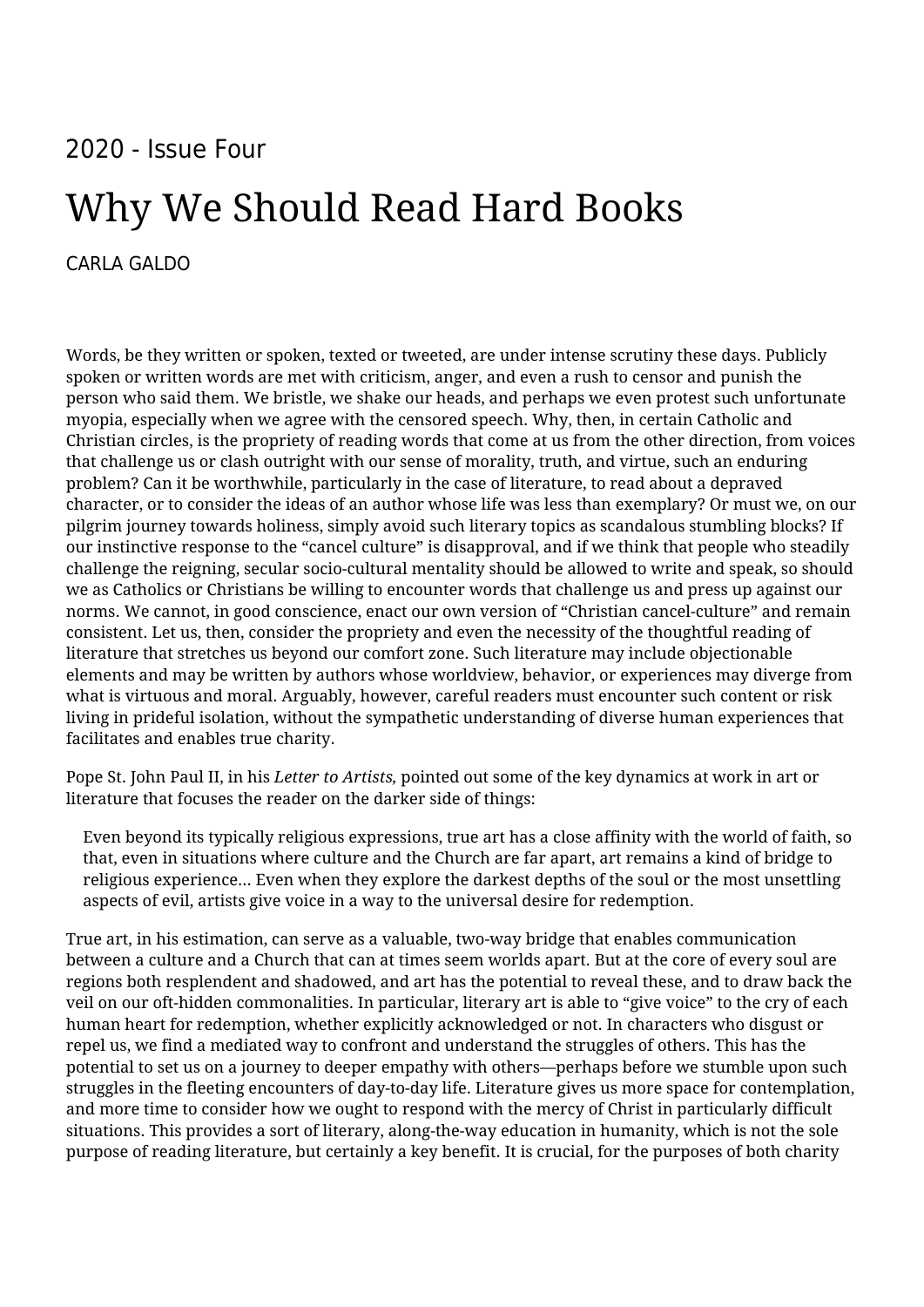and evangelization, for us all to be educated deeply in what it is to be human. "The educational method with the greatest capacity for good is not the one that flees from reality in order to affirm what is good separately, but rather the one that lives by advocating for the triumph of good in the world," asserts Servant of God Father Luigi Giussani. Sometimes, in literature, this may mean witnessing the terrible reality of a life lived without Christ—not to glorify sin, but to illuminate our deepest need for salvation. This side of heaven, there will always be a rift between the world and the Christian ideal. Literature reveals the paradoxical tension of the world to us: we live in a world that is both a "vale of tears" and a wellspring of God's graces, which are conveyed, at times, through the most surprising situations and people. We strive, love, and suffer in this world, yet always long for heaven: while "in" the world, but not "of" it, we must, like the saints, enter into its battered beauty, knowing that God's good will triumph even in the midst of all this, and not in some imaginary land-without-sin that is not our own.

Another important element to notice in St. John Paul II's *Letter to Artists* is that he defends the centrality of not just *any* art, but *true* art. There are mountains of books that are not true art: some books serve only as distractions to pass the time, their details forgotten once the plot has spun to its conclusion; other books only titillate prurient interests or glamorize the basest elements of evil; yet others may use a thinly veiled story as propaganda or to moralize. None of these are true art. This, of course, begs the question of how a legitimately curious reader, cautiously opening the door to challenging books, can know how to discern the difference between literature that is worthwhile—that is "true art" as John Paul II characterizes it—and that which is not. In today's context it can be difficult to know where to begin. Just as a constant diet of chicken nuggets desensitizes the tongue to the nuances of fresh and more complex foods, a constant mental diet of social media, blogs, and viral sound bites desensitizes the brain to the intricacies of more sophisticated literary art. This can lead to the tendency to err too much on the side of caution, avoiding any literature that presents fraught topics or seems dauntingly complex.

Three questions may help readers discern which literature is worthy of their time and effort. First, is the book recommended by tradition? Is it a "classic" in the broadest sense possible? Have great literary thinkers throughout history acknowledged the worth and the artistry of this book? This can be a difficult question when books which have traditionally been considered valuable and worth reading are being dismissed and replaced with other, often more contemporary books of questionable quality. G.K. Chesterton, in his book *[Orthodoxy](https://www.amazon.com/Orthodoxy-G-K-Chesterton/dp/1087200334/ref=sr_1_1_sspa?dchild=1&keywords=chesterton+orthodoxy&qid=1613452727&sr=8-1-spons&psc=1&spLa=ZW5jcnlwdGVkUXVhbGlmaWVyPUExSDdMWE1TVVFXWlVXJmVuY3J5cHRlZElkPUEwNTYyMzg4MVRWVFlBWEhTNVhYVSZlbmNyeXB0)*, explains the problematic error of this trend, particularly when it is enacted as a way of "democratizing" the literary canon:

Tradition means giving a vote to the most obscure of all classes, our ancestors. It is the democracy of the dead...Tradition refuses to submit to the small and arrogant oligarchy of those who merely happen to be walking about. All democrats object to men being disqualified by the accident of birth; tradition objects to their being disqualified by the accident of death. Democracy tells us not to neglect a good man's opinion, even if he is our groom; tradition asks us not to neglect a good man's opinion, even if he is our father. (Chapter 4)

At the same time, it is important to keep the door open to contemporary books that may not yet have had the chance to face the test of history. A second key question to ask, then, when faced with a more modern book is: Does this book illuminate the human in some important way? Does it echo the central questions that enduring classics have asked for millennia: What is it to be human? What are a human person's most fundamental needs? How do we live in a fallen world? How do we cope with death? What gives life meaning?

Finally, whether historic or contemporary, a reader must ask a third question: does this book's style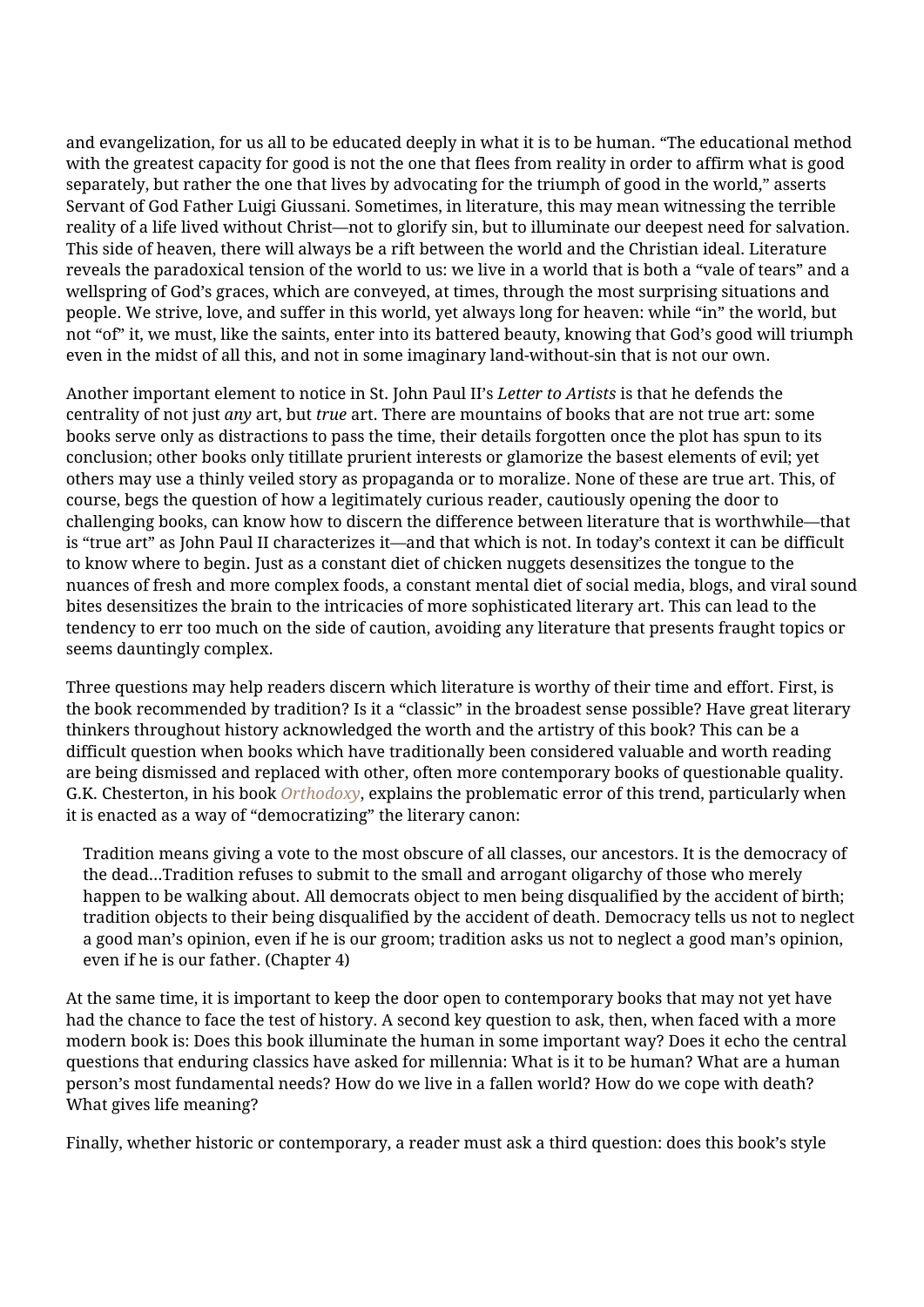and craft reach levels that might be characterized as excellent or skillful? In Catholic or Christian circles there is often the tendency to excuse lackluster art as "passable" literature on the basis of its virtuous or religious themes. [Flannery O'Connor,](https://www.amazon.com/Mystery-Manners-Occasional-Prose-Classics/dp/0374508046/ref=sr_1_1?crid=2QOCAO7V8KLH2&dchild=1&keywords=flannery+o%27connor+mystery+and+manners&qid=1613452858&sprefix=flannery+o%27connor+mystery%2Caps%2C141&sr=8-1) one of the consummate American Catholic writers of 20th century, frequently took issue with this and quipped: "The Catholic novelist doesn't have to be a saint; he doesn't even have to be a Catholic; he does, unfortunately, have to be a novelist." She pointed out repeatedly in her writings and her speeches that the artistic quality of a book—its integrity as art *per se* and its literary value—must be separated from the author's faith and virtue (or lack thereof). Here she describes excellence in craft for a Catholic author approaching a sacramental topic:

When I write a novel in which the central action is a baptism, I am very well aware that for the majority of my readers baptism is a meaningless rite, and so in my novel I have to see that this baptism carries enough awe and mystery to jar the reader into some kind of emotional recognition of its significance. To this end I have to bend the whole novel—its language, its structure, its action. I have to make the reader feel, in his bones, if nowhere else, that something is going on there that counts.

The fictional novel (or short-story, or drama) is a unique creation, distinct from catechesis and apologetics, and as such we evaluate it on different grounds. O'Connor explains: "For the fiction writer himself the whole story is the meaning, because it is an experience, not an abstraction." There is, to be sure, a time and place for direct value statements; fictional literature, she points out, is not that place. In fiction—in a consummately Catholic way—meaning becomes incarnate via the complex tapestry of character, plot, theme, language, and setting. Books that accomplish this feat, even if the characters or author are less than saintly, reach the level of meaningful literary art, and are worth a thoughtful read.

Having established that a book is worthwhile, the question then becomes *how* to read—must we, to remain "safe" from any corrupting influence the book or author may hold, stand above the book as a critical judge? Not necessarily. [C.S. Lewis](https://www.amazon.com/Experiment-Criticism-Canto-Classics/dp/1107604729/ref=sr_1_2?crid=13WV95EU34ZKJ&dchild=1&keywords=an+experiment+in+criticism+cs+lewis&qid=1613452942&sprefix=an+experiment+in%2Caps%2C149&sr=8-2) emphasizes humility as a key element of good reading:

The first demand a work of art makes upon us is surrender. Look. Listen. Receive. Get yourself out of the way. (There is no good asking first whether the work before you deserves such a surrender, for until you have surrendered you cannot possibly find out.)

We all inevitably come to a work with perspectives shaped by our circumstances; humility while reading doesn't mean erasing these. It may, however, mean loosening our grip on certain preconceptions we cling to a bit too tightly, or setting aside the judge-and-jury part of ourselves that stands always ready to convict a work that suggests opinions contrary to our own. To accept the work as it is, we may even be challenged to visit or inhabit realms which are less comfortable for us. At the same time, the surrender suggested by Lewis comes with a commonsense caveat: if, due to a particular vulnerability, a reader can tell that a certain work of literature might be spiritually harmful due to some still-smarting trauma, with proper self-knowledge and discernment, a reader can elect to set aside that particular book. Perhaps the book may prove worthwhile for the individual with the passage of time. And yet, it bears repeating that the need to avoid a particular work for a season or for a lifetime does not, however, invalidate the importance of this literature for *others.*

Confidence is a second key element of good reading; this is important because sometimes a misguided sense of humility convinces readers that there are certain books too lofty, or too hard, for them to approach. Lack of knowledge or literary expertise need not be a barrier to reading, however. A good general education paired with a quick internet search can give enough bare-bones historical or cultural details to equip us for an initial reading of many tough literary classics. Confidence also helps turn down the persistent cultural murmur that attributes "bias" to each and every identifying characteristic